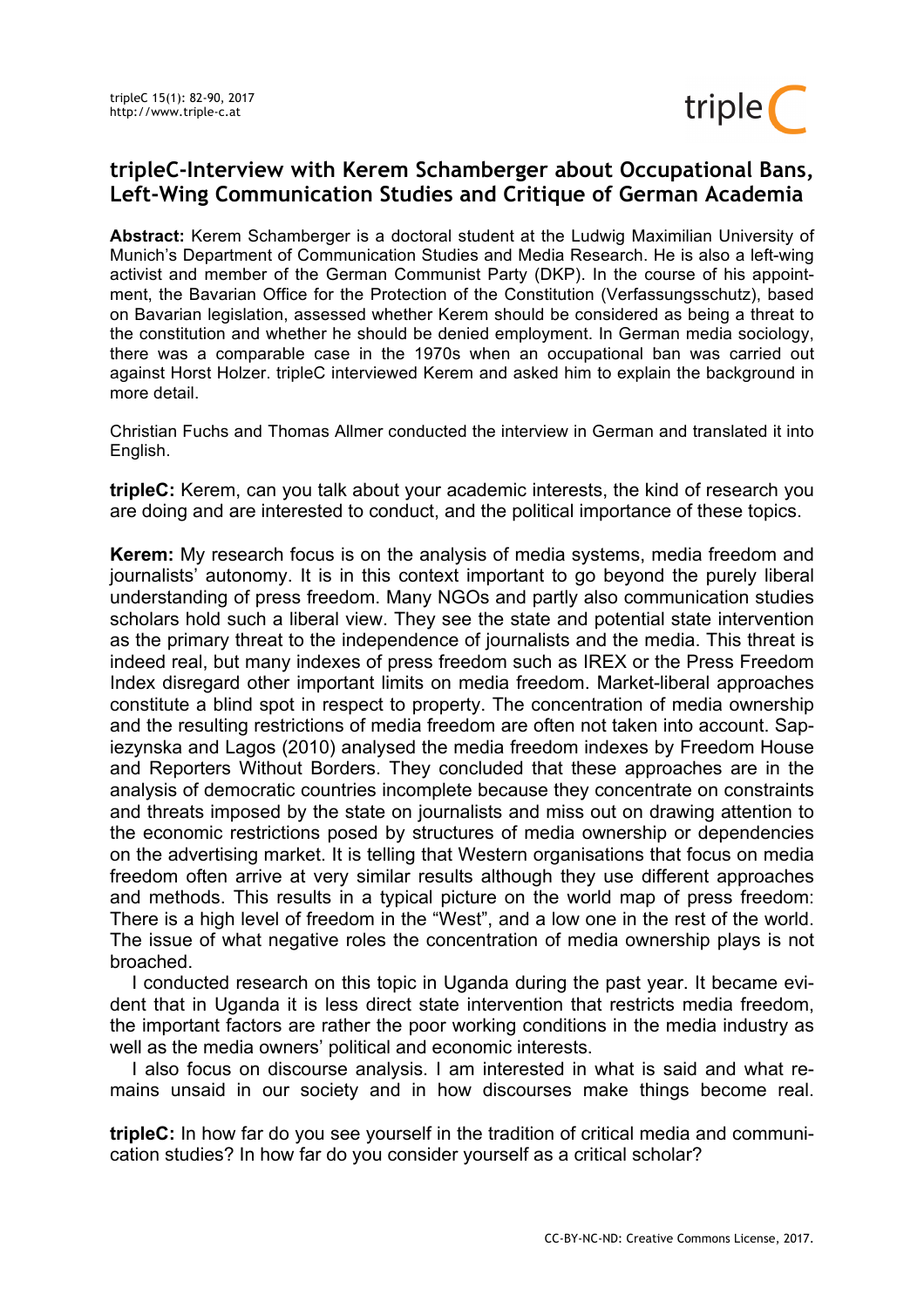**Kerem:** I consider myself to be a critical communication studies scholar. This means first and foremost the focus on the Marxian analysis of society and the application of critical political economy in the realm of communication studies. But there is still a discrepancy between my demand and reality. There is no approach that is critical in this sense of the term at our Department in Munich as well as in German communication studies in general. The bachelor degree does not give space and time for an engagement with "marginal" theories in addition to the official teaching repertoire. In the master's degrees, what one learns depends very much on the professors' research interests. Although my studies have thus far really been fun, I have thus far not been able to familiarise myself more with Marxist communication studies. This approach fortunately exists for example in the UK and the USA, and also in Russia and India.

In Germany, scholars, who identified themselves as Marxists, have in the past politically and structurally been consequently pushed out of the universities. And junior scientists in this tradition could then also not gain ground.

At a whole I am missing the engagement with grand theories of society, including Marxism and others, in the field of media and communication studies. Scholars rather focus on mid-range theories and try to attain reputation by accumulating numbers. I consider these approaches as insufficient, especially in light of the development that society as a whole takes at the moment. Academia in general, including media and communication studies, should set itself the task of critically interrogating society and coming up with appropriate suggestions for solutions.

One of my goals is that I familiarise myself step-by-step with the critical part of communication studies. And fortunately I get support in this endeavour. For example by Thomas Allmer from the University of Stirling, with whom together I will next semester organise a seminar on the theme of "social media and capitalism".

**tripleC:** Can you also talk about your political life and how you became a political person? What personal experiences influenced you?

**Kerem:** I have been politically active since the age of 15. Back then I read a lot, also the classics such as Marx, Engels and Lenin. I think the trigger was Che Guevara's biography that my father gave to me as a birthday present. I then thought that something must be done against the world's injustice. But this entails organisation and that one stands up together with others instead of isolated work. As a consequence, I became a member of Socialist German Workers Youth (SDAJ) in December 2001.

Around 2003 I joined the German Communist Party (DKP). I was especially interested in the combination of Marxist theory and concrete praxis. It is not a secret that the DKP is a pretty overaged party. But this poses the advantage that it has gathered lots of experience in social struggles from the time of German Nazi-fascism, the era of Adenauer and the time of rearmament. This fact still impresses me today. I certainly see our own history and the current development of my party very critically. We must confront the communist movement's crimes, work through them and learn from them for today. I think that not-yet all in the DKP have understood this issue. My political praxis takes more place outside of the DKP. Before I commenced my studies, I had been trained as management assistant in event organisation. I was a member of the work council. As a student I was active in the student union. I am also at times active in several civil society organisations. Since recently I have been dealing with the horrible developments in Turkey. One aspect of this interest is that one part of my family comes from this country.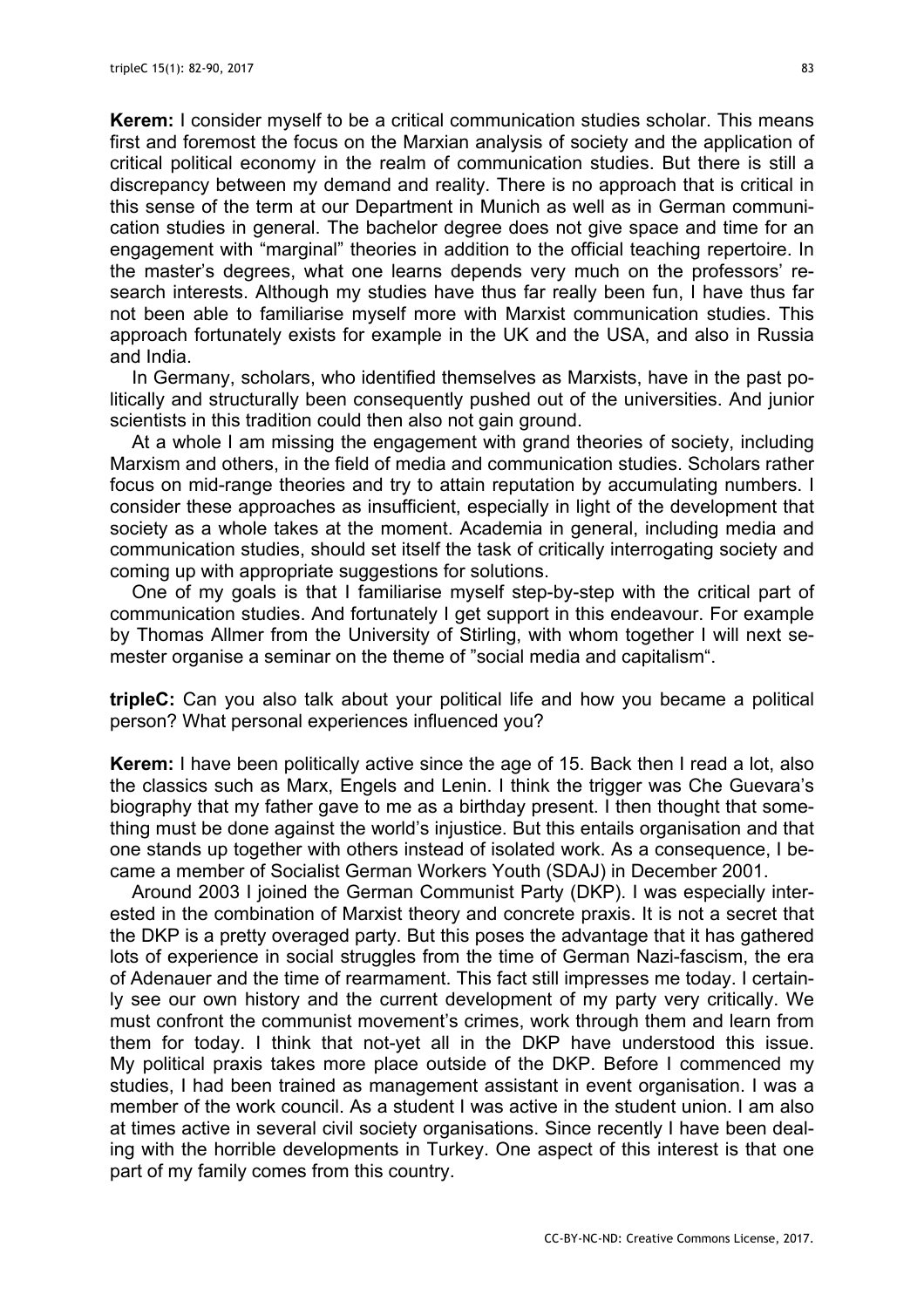**tripleC:** After you had been offered a PhD position in media and communication research at the Ludwig Maximilian University of Munich (LMU), a legal procedure that could result in an occupational ban (*Berufsverbot*) commenced. Can you talk more about the background? How were you notified? What charges have been made? Who has initiated this procedure? What do you think are the underlying motives for it? What is the current situation?

**Kerem:** In July 2016, I applied to a position as research assistant supervised by Professor Meven. When I got the job offer I had to complete the "Questionnaire for Assessing Constitutional Loyalty" (*Bogen zur Prüfung der Verfassungstreue*) that lists organisations that are, according to the opinion of the Bavarian Office for the Protection of the Constitution, anti-constitutional. All applicants applying to public service positions in Bavaria have to complete this Orwellian questionnaire. It is a scandal that the list contains anti-fascist organisations such as the Union of Persecutees of the Nazi Regime (*Vereinigung der Verfolgten des Naziregimes*) right next to Nazi organisations such as National Democratic Party of Germany (NPD) or militant, fascist fraternities. The list also contains left-wing organisations critical of capitalism such as the DKP or Red Aid (*Rote Hilfe)*. So if you check that you are the member of such an organisation, then the Office for the Protection of the Constitution is asked for information on the background of the applicant. That is also what happened in my case.

The authorities did not get back to the university for months. This is why I could not take up my position on 1 October 2016. So this resulted in a de-facto occupational ban. The social-democratic Chancellor Brandt introduced the occupational bans in the early 1970s. They resulted in ten thousands of proceedings taken out against communists, peace activists and other leftists. Hundred thousands of people had to undergo examinations of their conscience. Occupational bans were abolished or have no longer been executed in most of Germany's federal states after 1989. But the situation in Bavaria is different. Bavaria has since the crushing of the Council Republic in 1919 been Germany's centre of right-wing politics.

In light of the Office for the Protection of the Constitution's waiting game, I decided to make the whole issue public. The former German federal minister of justice Herta Däubler-Gmelin, who today is a practicing attorney, supported me. There was a huge response in the media. The newspapers wrote about it and there was even a long television report. It is quite ironic that the Office for the Protection of the Constitution's inaction resulted in the presence of a communist on the newspapers' front pages and a new public engagement with the whole topic<sup>1</sup>. The Office for the Protection of the Constitution made a miscalculation. Finally it had to react and forwarded its "knowledge" about me to the university. The office concluded: "His advocacy of the

 $1$  Media coverage:

http://www.sueddeutsche.de/muenchen/trotz-einschaetzung-des-verfassungsschutzes-kommunistdarf-an-muenchner-universitaet-arbeiten-1.3308728

http://www.sueddeutsche.de/muenchen/kein-job-fuer-kommunisten-ein-hauch-von-kaltem-krieg-wehtdurch-die-lmu-1.3214909

http://www.sueddeutsche.de/muenchen/trotz-einschaetzung-des-verfassungsschutzes-kommunistdarf-an-muenchner-universitaet-arbeiten-1.3308728

http://www.eldiario.es/internacional/Kerem\_Schamberger-Universidad-Alemaniacomunista\_0\_572542875.html

http://operamundi.uol.com.br/conteudo/geral/45558/aluno+de+doutorado+e+impedido+de+dar+aulas+ em+universidade+da+alemanha+por+ser+comunista.shtml

http://sendika14.org/2016/11/alman-demokrasisi-naziler-devlete-solcular-disari-saffet-soylu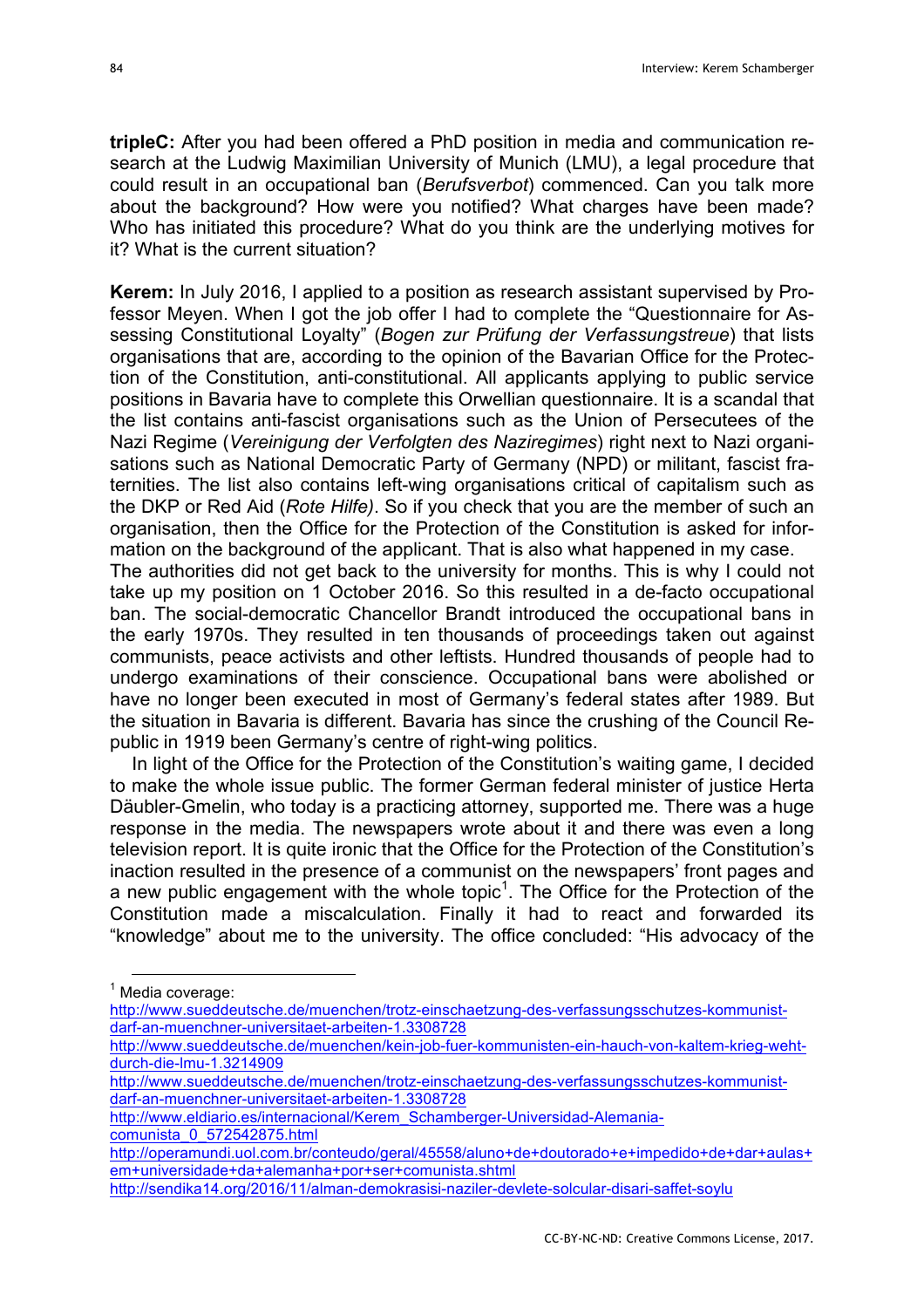Marxist doctrine and his self-definition as communist are actually not compatible with the Federal Republic of Germany's free democratic basic order". So it is clear that the "protectors" of the constitution, who are blind on the right political eye, react almost allergically to everything that has a left-wing character and do not want to see me working at the university.

Based on the Office for the Protection of the Constitution's insights the university asked me to answer five questions. I responded together with my lawyer. Around Christmas I received the response that the doubts about my loyalty to the constitution had been cleared and that I could take up the academic position on 1 January 2017. This is of course a huge success that could not have been achieved without all the solidary declarations and public pressure. I want to thank all those who supported me!

**tripleC:** Can you tell us which political institutions you listed as being a member of in your application? What could have happened if you had withheld any political affiliations in your application form?

**Kerem:** I checked association with the German Communist Party (Deutsche Kommunistische Partei, DKP), the Union of Persecutees of the Nazi Regime – Association of Antifascists (Vereinigung der Verfolgten des Naziregimes – Bund der AntifaschistInnen, VVN), Red Help (Rote Hilfe), and the Socialist German Workers Youth (Sozialistische deutsche Arbeiterjugend, SDAJ), where I was a member until 2013. Practically speaking, most people do not indicate their membership in such organisations because they know that they can then face problems. Then the Office for the Protection of the Constitution also does not conduct a check. But the public in Munich and Bavaria associates my name with the DKP. Since 2010, I have been one of the DKP's two speakers in Munich. And there was a larger scandal in 2014 when Commerzbank cancelled my mother's bank account because of her son being a communist. The media reported and so my name was associated with the DKP<sup>2</sup>.

**tripleC:** How have the University of Munich and its different departments (both in administration and research) reacted to the investigation against you? Do you think the university has an interest in this case at all? In how far has the university used its means in order to defend you in particular and academic freedom in general? Do you feel rather supported or rather neglected? Are you aware of other people at your university who are confronted with similar problems at the moment or faced such problems in the past?

**Kerem:** The Department of Communication Studies and Media Research, where I was supposed to be employed, and especially Professor Michael Meyen, have always been supportive. They have known me since my time of being a bachelor student. I have never hidden my political attitude, nor have I hawked around with it. Everyone has to decide that for him/herself. I am not able to assess exactly the position of the university's management. I am sure they are glad that this story has come to an end. But it is very courageous to decide against a recommendation from a security authority. The so-called Office for the Protection of the Constitution's efforts have always been directed against left-wing and progressive ideas. This office is traditionally blind on its right eye. Occupational bans for leftists have become rare, but they

<sup>&</sup>lt;sup>2</sup> http://www.sueddeutsche.de/muenchen/konto-bei-der-commerzbank-kuendigungsgrund-sohn-1.1874422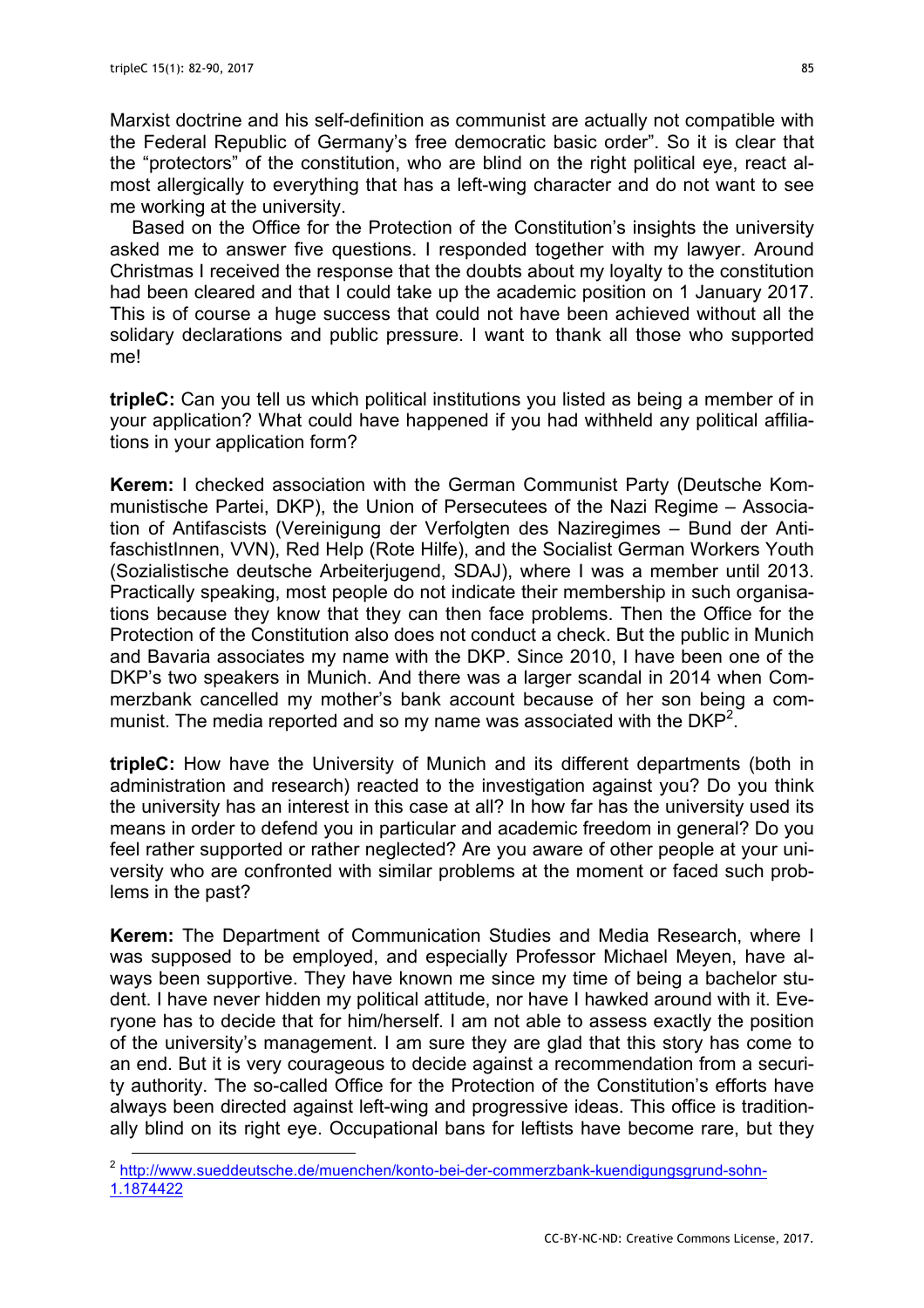are still effective as Sword of Damocles to discipline critical thoughts. The Bavarian state thus does not abolish the occupational bans. We are facing unsettled times. Such an instrument has always been very useful from the perspective of the rulers.

**tripleC:** Most of our readers will not be aware of the history of occupational bans in Germany. Can you talk a bit about their origin and history? How many people have been affected by it in Germany and in Bavaria? Do we know how many academics working in universities have over the decades been affected? Weren't the occupational bans abolished some time ago? What is the situation today? How exactly does the legal situation look like in Bavaria? Is it different in other German federal states? And if so, why? If you had for example been offered a PhD position in Berlin, could the same situation have happened there?

**Kerem:** Around 3.5 million civil service applicants were checked, which resulted in 11.000 official occupational bans. 1250 applications were rejected for that reason. 265 people were made redundant. Most of these cases happened in the 70s and 80s and, as I mentioned earlier, they have taken place less and less since 1989, but there are exceptions. In 2004, an occupational ban was carried out against an antifascist teacher in Baden-Württemberg. After he had gone through all the courts, he got his rights in 2007. The Questionnaire for Assessing Constitutional Loyalty still exists in Bavaria and Saxony. If I had wanted to do my PhD in Berlin, my DKP membership would probably not have led to any discussion. But there is now a new case in Berlin: The academic Andrej Holm lost his university job because it was claimed that he had provided incorrect information in respect to membership in the Stasi before 1989. He is one of the best academics in respect to the analysis of the development of the city in capitalism and has had major influence on discussions of gentrification. It is now important to show solidarity with him.

**tripleC:** There is a list of organisations that the Bavarian federal state considers to have an anti-constitutional character. Included are the German Communist Party DKP and the student organisation of the German Left Party (Die Linke.SDS). Are we right that also *Die Linke* as an entire party was until some point of time part of that list? Practically speaking this means that a member of such groups cannot find employment in any public service in Bavaria. What is the reasoning behind including such groups on this list? Democratic socialism is a fairly popular idea today, as for example the relative success of Bernie Sanders in the USA and Jeremy Corbyn in the UK shows. Do the positions of the DKP and Die Linke.SDS in your view substantially differ from Sanders or Corbyn or do they stand for a comparable concept of democratic socialism?

**Kerem:** The party *Die Linke* is since May 2016 no longer on the list of the supposed enemies of the constitution, which was really overdue. But organisations, which are closely related to *Die Linke*, such as the socialist student organisation SDS or the Left-Wing Youth (Linksjugend), are still listed, which is scandalous. I was just recently approached by a member of these organisations, because similar problems occurred there in the civil service. We stay tuned in such cases. Meanwhile, a Bavaria-wide Alliance against Espionage into People's Convictions was formed, where primarily trade unions are active. It argues for the abolition of the Questionnaire for Assessing Constitutional Loyalty in the civil service.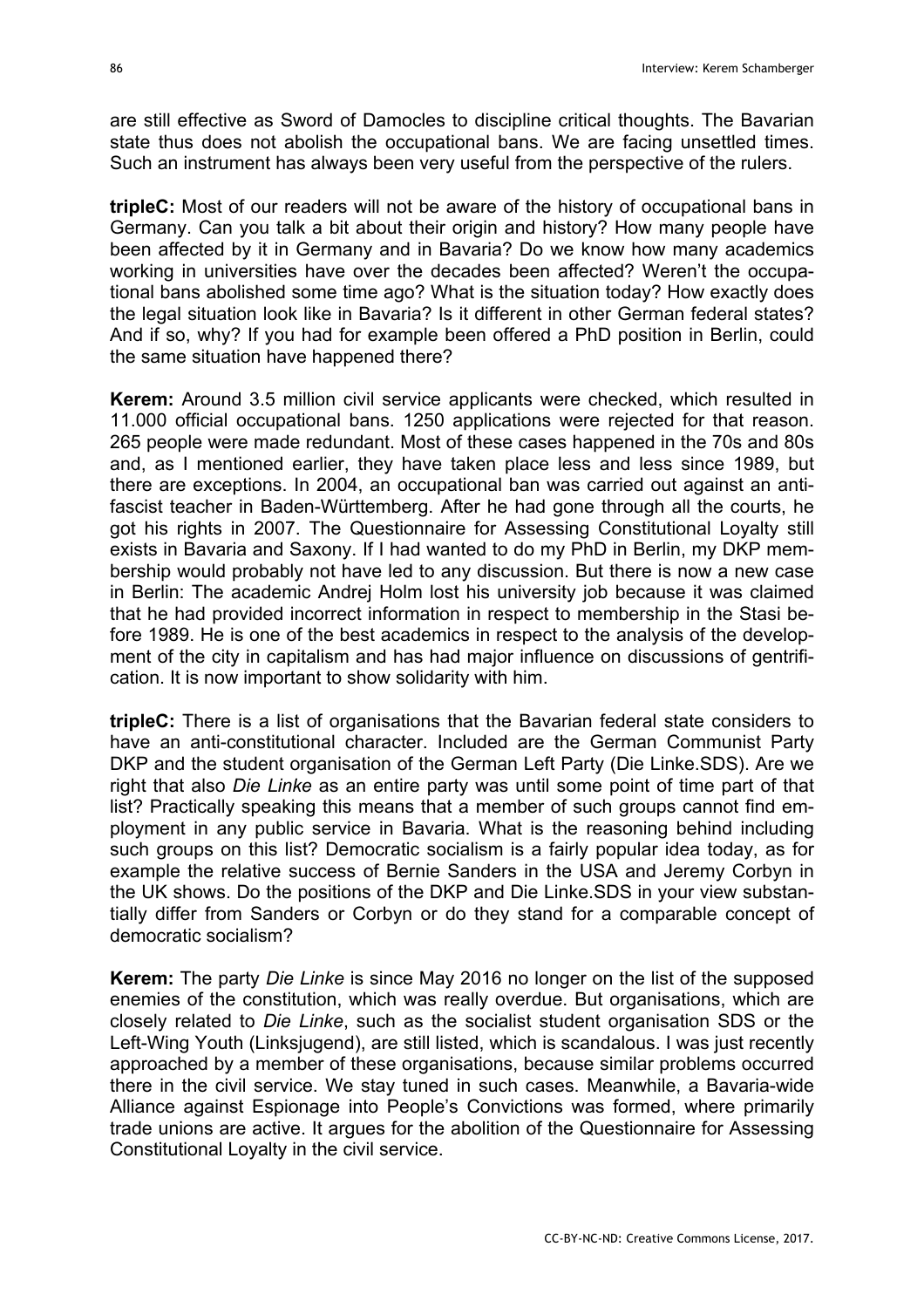Of course, the social movements that emerged around Bernie Sanders und Jeremy Corbyn and activists from the DKP and Die Linke.SDS have a lot in common. They share a critique of the existing capitalist society and the focus on the urgent need to build a new social order. Some would just like to reform capitalism and make it more humane, whereas others, including myself, think that capitalism as such cannot be made humane. It has to be replaced with a model based on economic and social solidarity. But even if some issues divide us, it is more important to seek a common ground. The Left cannot anymore afford to split and fight each other, neither in Germany, nor in the US or the UK. Concrete projects can and should be started and realised in the here and now. It always works this way.

**tripleC:** The German media and communication sociologist Horst Holzer was one of the most important representatives of an emerging German school of critical political economy of the media and communication. He was a member of the DKP. He faced an occupational job in 1971, which resulted in him being turned down for numerous professorships and being denied tenure at the University of Munich in 1974. How do you assess Horst Holzer's case? Which parallels can we draw between your and Holzer's case? What does it tell us that 45 years after Holzer's ban, critical scholars seem to still face the same problems in parts of Germany? In how far do you think are the underlying motives for such bans today similar/different to those in the 1970's?

**Kerem:** The occupational ban that was carried out against comrade Horst Holzer was far more drastic. He was an excellent scholar and theorist. I am a junior scholar starting to work on a PhD dissertation. It was and still is a scandal that Holzer was denied professorships. This case shows that Marxist scholarship was pushed out from the universities in Germany from a certain point in time onwards. For more information on this, I recommend the article by Scheu and Wiedemann (2008) that discusses the rejection of left-wing theories in German communication studies and presents Horst Holzer as an example.

**tripleC:** Most of our international readers will not know much about the political situation in Bavaria and Munich. Some may remember the Munich Council Republic of 1919, that the Nazi Party was founded in 1920 in Munich, and that Bavaria was the place, from where Hitler started his ascendancy to power. Can you talk a bit about the political situation in Bavaria today?

**Kerem:** The Christian Social Union (CSU) holds the absolute majority in the Bavarian parliament and still considers itself and Bavaria as Germany's "order cell" (*Ordnungszelle*) of Germany. It passed a so-called integration bill in 2016, where all immigrants are being sworn in to the "values and traditions of the Christian Occident"<sup>3</sup>, to the so-called "dominant culture". Bavaria is according to this bill shaped by "established traditions, customs and traditions<sup>"4</sup>. CSU-propagandists are proud to refer to rifle clubs from the mountains, who helped to shoot down the mentioned Council Republic. Christianity as alleged central part of a German culture is once more seen as central element of the constitution. The CSU's propaganda bridges a gap between the union of Christian Democratic Party (CDU)/CSU and the Alternative for Germany (AfD) and Pegida. The aim is to take the bread from the mouth of the so-called "right-

 <sup>3</sup> http://www.vdj.de/uploads/media/160223\_BayIntG\_FassungMinisterrat.pdf

 $4 \overline{I}$  Ibid.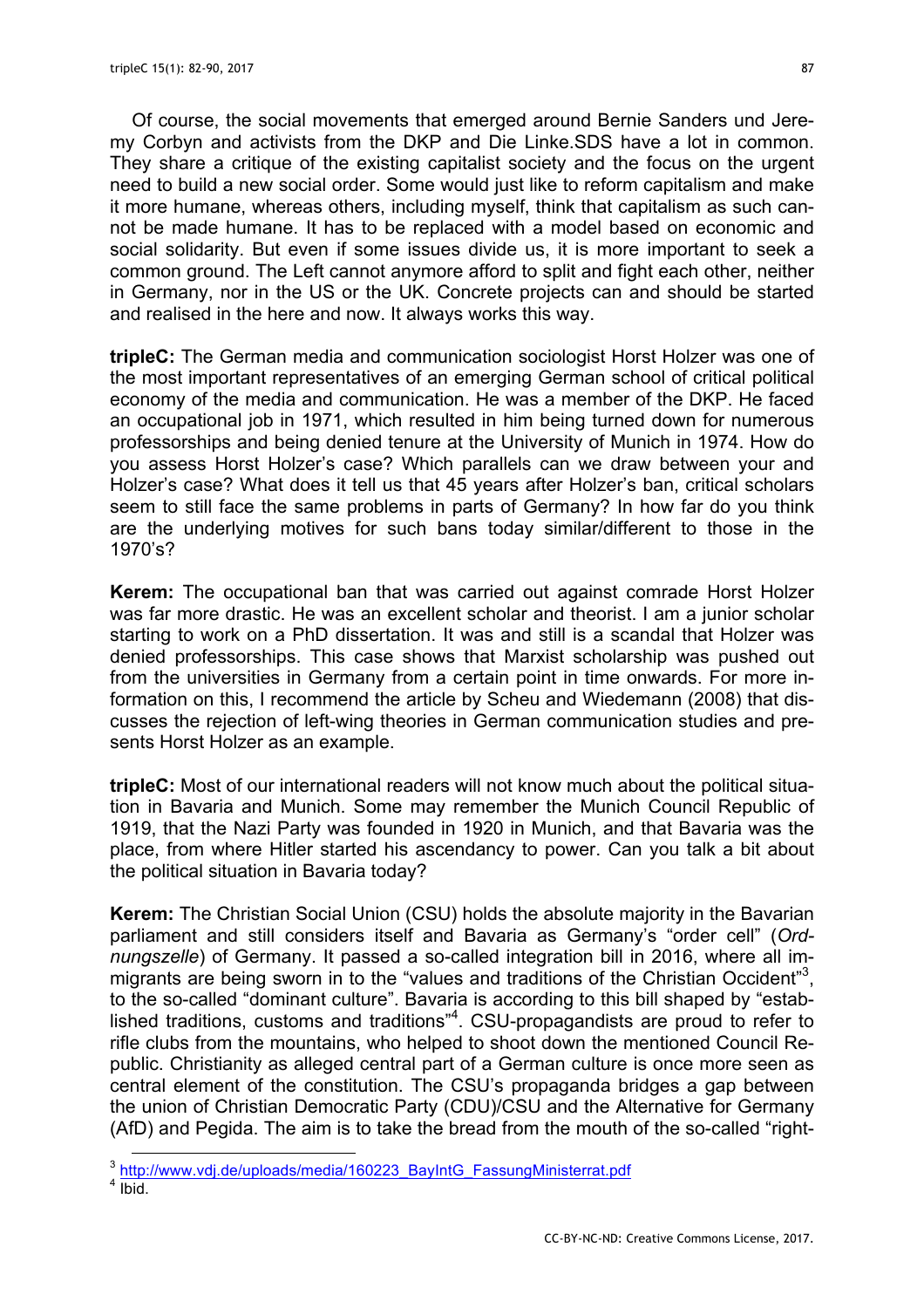wing populists" by taking over and amplifying their theses. The Bavarian governing party CSU moves the political elite to the right.

**tripleC:** On the one hand, it is a very positive development that you could finally sign an employment contract around Christmas. But on the other hand this was not a Christmas gift, but just the confirmation of your legitimate right that you only attained after a public campaign. How do you assess the result and perspectives for the future of occupational bans against leftists in Bavaria? Could such cases repeat themselves?

**Kerem:** My employment at the University of Munich is of course a victory. It is not a present that I get this job, but my right. And it is really my Institute's right to decide whom they want to employ and whom not. Such issues should not be dealt with by the Office for the Protection of the Constitution. I think that the delay of the employment took such a long time because they had to reflect quite thoroughly: When I get employed, this creates a precedent for all universities in Bavaria. My political activities are fairly well known in Munich. Many people follow what we Marxists and communists organise. Also our events have been very well attended during the past months. In the future it will be even more difficult for the Office to use such delaying tactics in respect to progressive people. First, now everyone knows that such tactics result in a public outcry that harms the Office's reputation that is anyway already damaged. Second, one can now always refer to my case. When a member of the German Communist Party (DKP) can take up a funded doctoral position, then this should also be possible for an activist of the socialist student organisation SDS (Sozialistisch-demokratischer Studierendenverband) or an anti-fascist, who is organised in the Union of Persecutees of the Nazi Regime.

But in the meantime another left-wing activist has contacted me. In this case the issue is also employment as a public servant. It seems like this person will also get into troubles with the Office for the Protection of the Constitution. This circumstance shows that the whole issue has not disappeared by my employment. The so-called "Questionnaire for Assessing Constitutional Loyalty" (*Bogen zur Prüfung der Verfassungstreue*) has to be abolished. We have to continue this political struggle.

**tripleC:** Is it right that the Office for the Protection of the Constitution recommended to not employ you, but that the university took another decision? What are the legal foundations of this divergence? And do we know how the Office justified its argumentation?

**Kerem:** You have to savour that the Office for the Protection of the Constitution writes in its assessment that my engagement for Marxist thought and my selfdefinition as communist are not compatible with the Federal Republic of Germany's free democratic basic order. The broad hint that the underlying view is "Do no employ this enemy of the constitution" is quite evident here. At the moment, my lawyer checks whether I can publish the full text of the Office's assessment. I have nothing to hide. It becomes evident in this case how a German security agency tries to stigmatise critical humans.

It was a brave decision by the university to defy the Office for the Protection of the Constitution's recommendation. I have tremendous respect for this decision, especially because we today live in times where politics shifts towards the right. Legally speaking the university's decision is perfectly feasible because there is just a "rec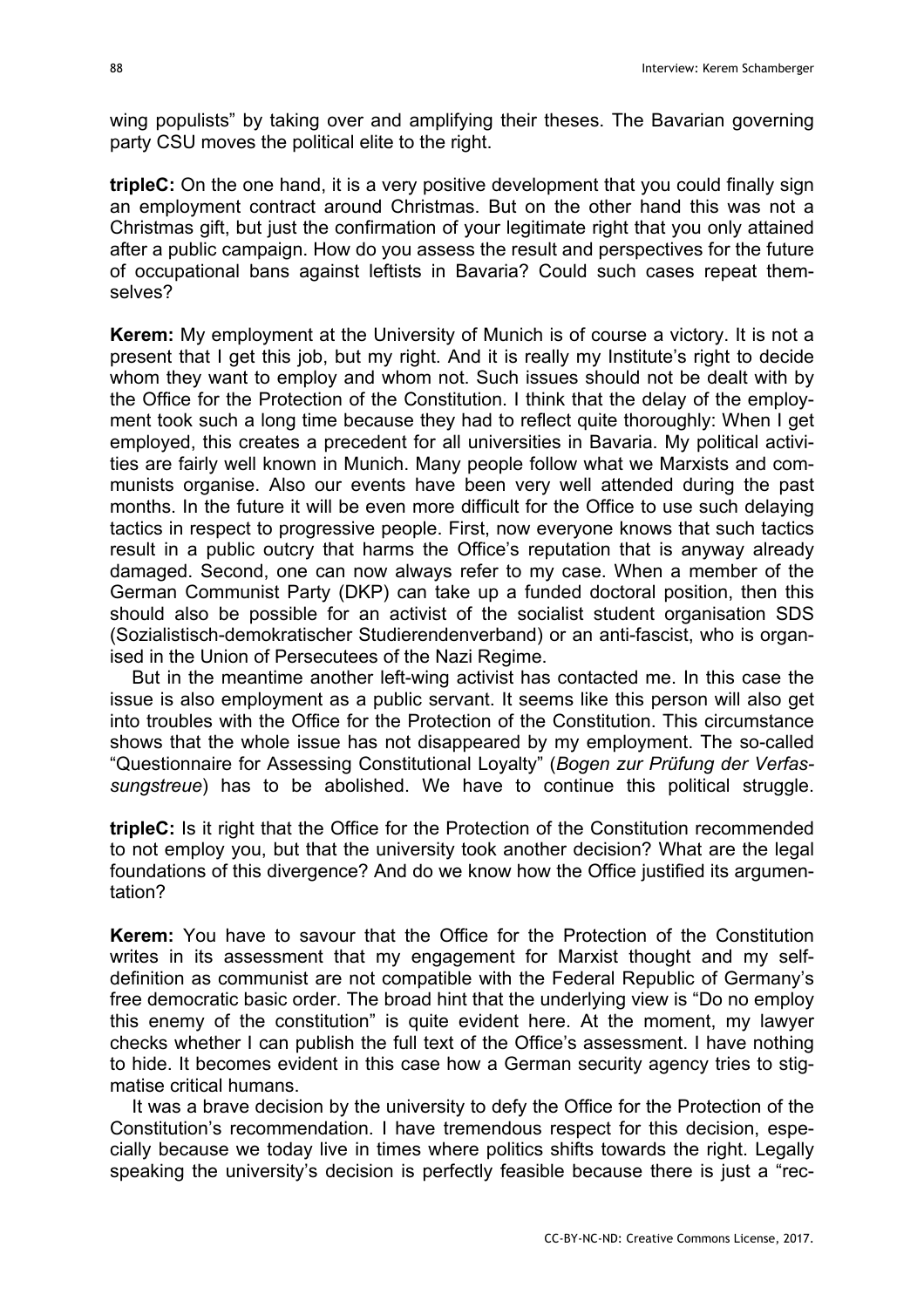ommendation" that the university should adhere to the Office's insight. It is not compulsory that the university presents the entire Questionnaire for Assessing Constitutional Loyalty to applicants. Therefore now a discussion should start about changing the current practice so that the uncertainty created for the applicants comes to an end. The consequence could be that the questionnaire is no longer used in all Bavarian public service institutions.

**tripleC:** Leftists, who are affected by occupational bans, often do not go public because they fear further repression. Your case has resulted in a public debate. In Bavaria, an Alliance against Espionage into People's Convictions (Bündnis gegen Gesinnungsschnüffelei) has now been formed. Can you talk a bit more about this development?

**Kerem:** As I already mentioned earlier on, the political struggle against the Questionnaire for Assessing Constitutional Loyalty that has the role of a Sword of Damocles, is now of crucial importance. This is the goal of the new alliance. It is constituted by various union groups such as the Union for Education and Science Munich (*Gewerkschaft für Erziehung und Wissenschaft München*) or Ver.di Munich's section 5. But also Red Help (*Rote Hilfe*) and the DKP Munich participate. The Office for the Protection of the Constitution also has its eye on these two organisations. The alliance writes in its founding declaration: "The 'extremism list' stands in the tradition of the politics of the occupational bans. It is directed against social alternatives to the dominant economic and societal system. It tries to criminalise such approaches. The questionnaire has created an Orwellian atmosphere and the impression that oppositional democrats are prejudged to be enemies of the Bavarian state. The result is a climate of intimidation and uncertainty that is intensified by the disciplining of and the threats against single individuals. The consequence is a chilling effect on broad parts of trainees, students and teachers at schools and universities that can keep them from engaging in progressive politics and organising their interests"<sup>5</sup>.

This approach is completely right. The alliance's task is that it now utilises the momentum of the public and media discussion on the topic of the occupation bans in order to support institutions in abolishing the Orwellian conscience test.

**tripleC:** Thanks a lot for this interview. Please keep us informed about your future research.

## **References**

- Scheu, Andreas and Thomas Wiedemann, 2008. Kommunikationswissenschaft als Gesellschaftskritik. Die Ablehnung linker Theorien in der deutschen Kommunikationswissenschaft am Beispiel Horst Holzer. *Medien & Zeit* 23 (4): 9-17.
- Sapiezynska, Ewand and Claudio Lagos. 2016. Media Freedom Indexes in Democracies: A Critical Perspective Through the Cases of Poland and Chile. *International Journal of Communication 10* 549-570.

## *Short biography Kerem Schamberger:*

2008-2011: Training as management assistant in event organisation and event manager;

 <sup>5</sup> http://www.kerem-schamberger.de/2016/12/03/buendnis-gegen-gesinnungsschnueffelei-inmuenchen-gegruendet